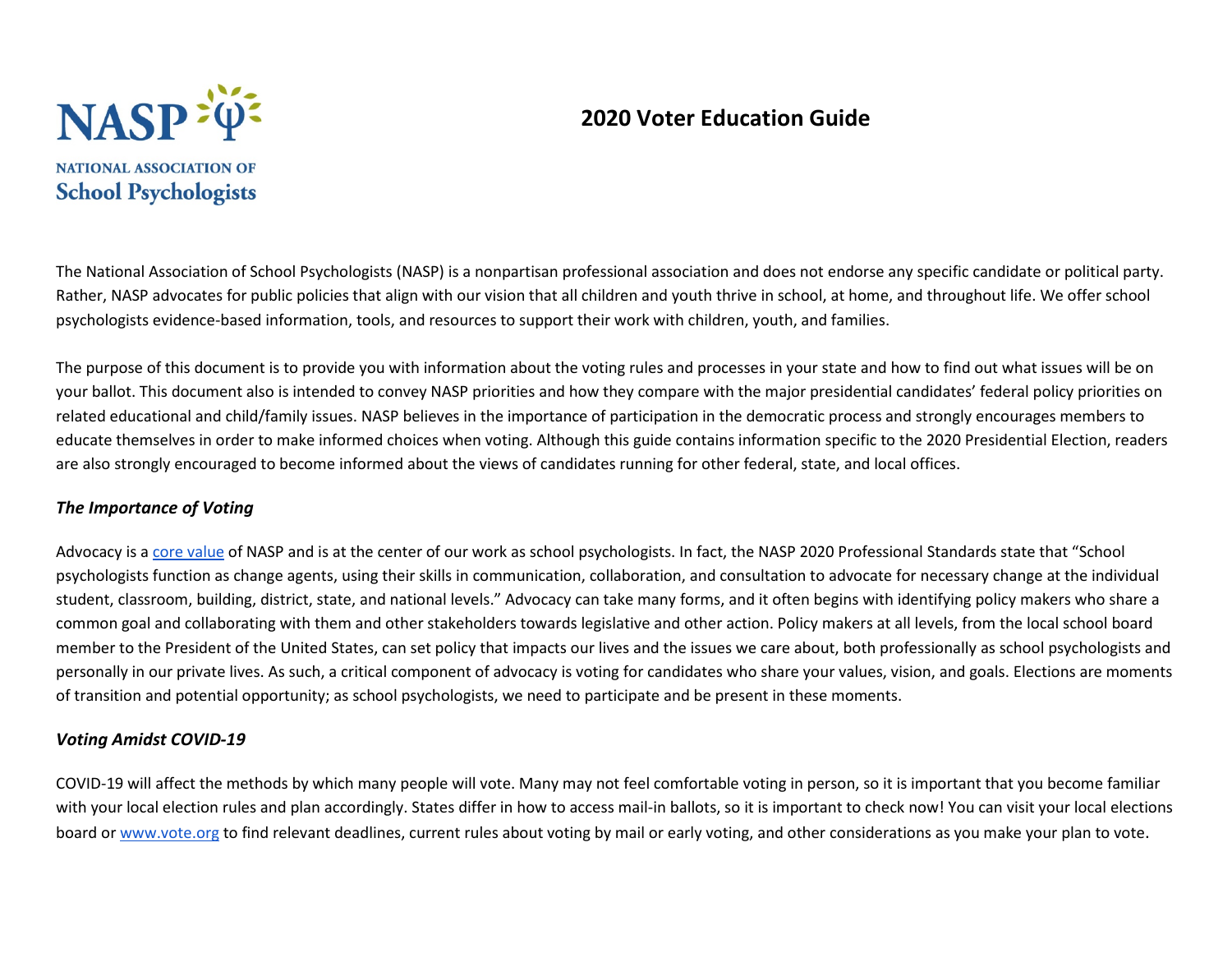#### *How to Identify Candidates and Issues That Are on the Ballot*

Visit your local elections board for a sample ballot and list of candidates running for local elections (e.g., county board, school board, mayor), state legislature, U.S. Congress, and President. While much of the national and state media attention may highlight the positions of the candidates for President and U.S. Senate, it is also crucial to be engaged in state and local elections. In addition, you will find additional information about any proposed bond measures that could affect local education funding, state constitutional amendments, and other decisions that have been put forth for the public to decide.

#### *How to Be an Informed Voter*

As school psychologists, we pride ourselves on the use of evidence and reliable data as part of the problem-solving and decision-making process. This same process should apply when determining your votes. Your decision is likely to be influenced by a number of factors including the appropriate role of government, issues you are passionate about (e.g., education, social justice, the economy), and the specific impact policy proposals may have on your local community. As educators and school psychologists, it is important that we also consider the implications of elections, at all levels, on the families and communities we serve. As such, we encourage you to take the time to educate yourself on the various issues and policy positions of the candidates who will be on your ballot. We have provided information below that is specific to school psychology, but you may also choose to visit other reputable sources of information and other associations/organizations focused on other areas of importance to you.

#### *Alignment to School Psychology and NASP Priorities*

When determining which candidates will earn your vote, it can be helpful to consider the potential influence proposed legislation or other public policy may have on the field of school psychology and the students and families we serve. You may want to review th[e NASP Policy Platform](https://www.nasponline.org/research-and-policy/policy-priorities/nasp-policy-platform) an[d NASP Position Statements](https://www.nasponline.org/research-and-policy/policy-priorities/position-statements) to determine how your local and federal candidates' positions align with issues important to the profession. While it is unlikely that one candidate is 100% aligned to every priority, you may wish to identify which priority is most important to your role as a school psychologist.

#### **2020 Presidential Candidates' Statements Regarding NASP Policy Priorities**

As provided in the past, information included in this document is taken from NASP Position Statements and other formal policy papers, candidates' official campaign documents, or major party platform documents. This document also includes actions President Trump has taken while in office as they relate to key NASP priorities. This list is not intended to be exhaustive, but rather to give you a general idea of how the candidates do or do not align with NASP's policy agenda. We encourage you to also do your own research into the candidates to help inform your vote by visiting the campaign websites of [President Trump](https://www.donaldjtrump.com/) and forme[r Vice President Biden.](https://joebiden.com/) The full citation links to the complete document (when available), and other information are included at the end of this document.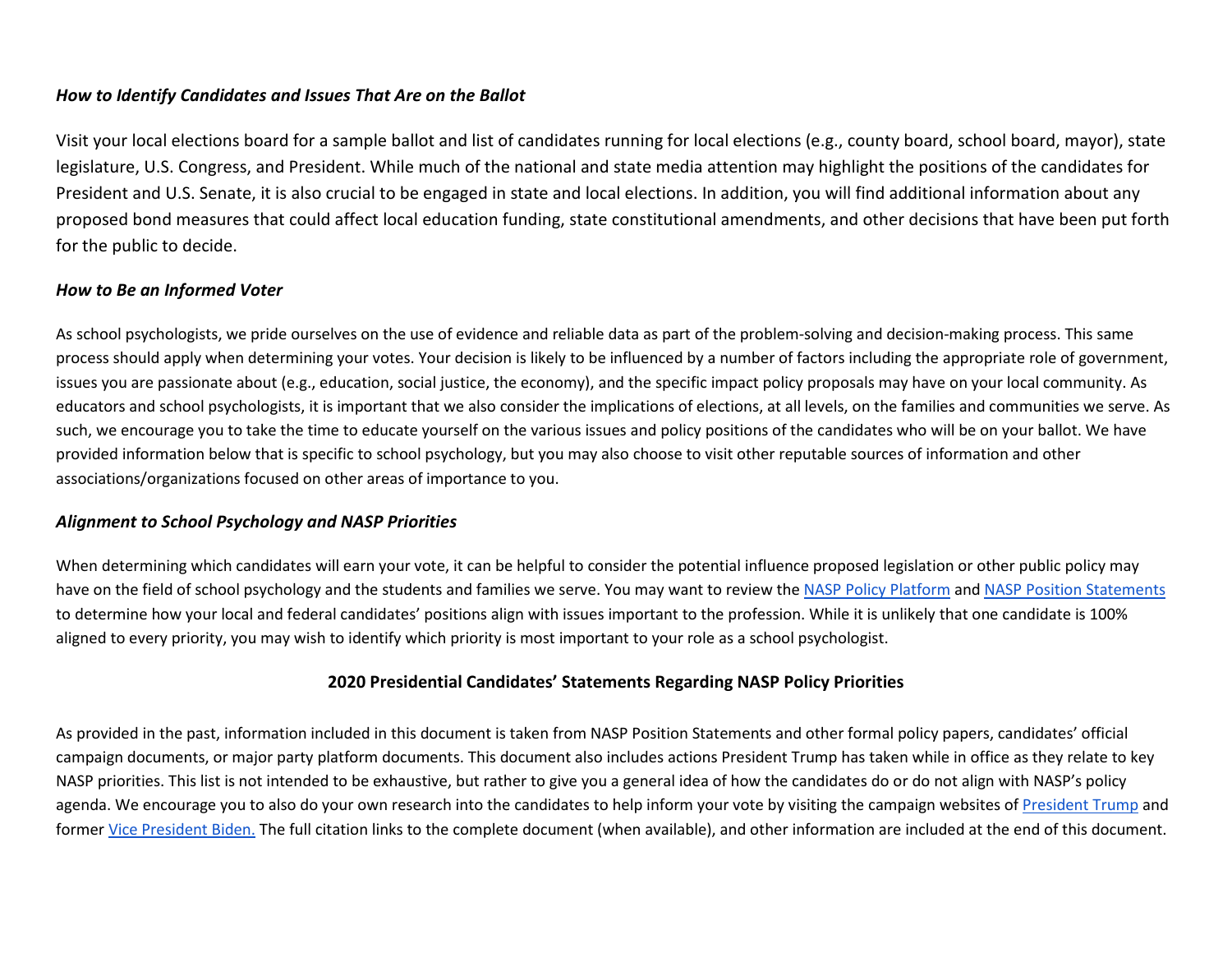# **Policy Issue: School Climate and Safety**

| <b>NASP Position and Policy Priorities</b>  | Joseph Biden (D)                                            | <b>Donald Trump (R)</b>                                        |  |
|---------------------------------------------|-------------------------------------------------------------|----------------------------------------------------------------|--|
|                                             | <b>Policy Priorities</b>                                    | <b>Policy Priorities</b>                                       |  |
| NASP promotes policies that:                | Background checks, gun safety legislation and<br>$\bullet$  | Formed the Federal Commission on School Safety to<br>$\bullet$ |  |
| • Balance physical and psychological        | policies barring teachers from being armed at               | develop recommendations to prevent school violence. (See       |  |
| safety;                                     | schools. <sup>1</sup>                                       | final report and NASP response).                               |  |
| • Restrict the presence of guns in          | Prohibit the use of federal funds to arm or train           | Supported passage of the STOP School Violence Act to           |  |
| schools to only commissioned                | educators to discharge firearms. <sup>2</sup>               | provide funding grants to schools to improve physical          |  |
| school resource officers;                   | Expand and improve federal support for trauma-              | security in schools security. <sup>5</sup>                     |  |
| • Promote a positive, respectful, and       | informed and culturally responsive care,                    | Rescinded 2016 guidance that clarified Title IX provided       |  |
| supportive environment for all<br>students; | including for the disability community. <sup>3</sup>        | civil rights protections to transgender youth. <sup>6</sup>    |  |
| · Integrate school climate, effective       | Invest in training of early child care staff working        | Supports arming teachers and eliminating gun-free school       |  |
| discipline, social-emotional                | with children with disabilities. <sup>3</sup>               | zones. <sup>78</sup>                                           |  |
| learning, positive behavior, mental         | Keeping All Students Safe Act, which will end the           | FY21 Budget proposed eliminating the Safe Schools              |  |
| health, and academics through a             | use of seclusion and prevent and decrease the               | National Activities funding stream, which supports school      |  |
| multitiered system of supports              | use of physical restraints in schools. <sup>3</sup>         | climate transformation grants. <sup>9</sup>                    |  |
| (MTSS);                                     | Safe Schools Improvement Act, which will<br>$\bullet$       |                                                                |  |
| • Establish comprehensive school            | require school districts to develop bullying and            |                                                                |  |
| crisis response plans;                      | harassment policies that protect all students. <sup>3</sup> |                                                                |  |
| • Support the comprehensive role of         | Fund a demonstration project to help schools<br>$\bullet$   |                                                                |  |
| school psychologists.                       | pursue nontraditional approaches to healing                 |                                                                |  |
|                                             | trauma. <sup>4</sup>                                        |                                                                |  |
|                                             | A comprehensive review of all federal programs<br>$\bullet$ |                                                                |  |
|                                             | to identify how they can be more trauma-                    |                                                                |  |
|                                             | informed and supportive of survivors of                     |                                                                |  |
|                                             | violence. <sup>4</sup>                                      |                                                                |  |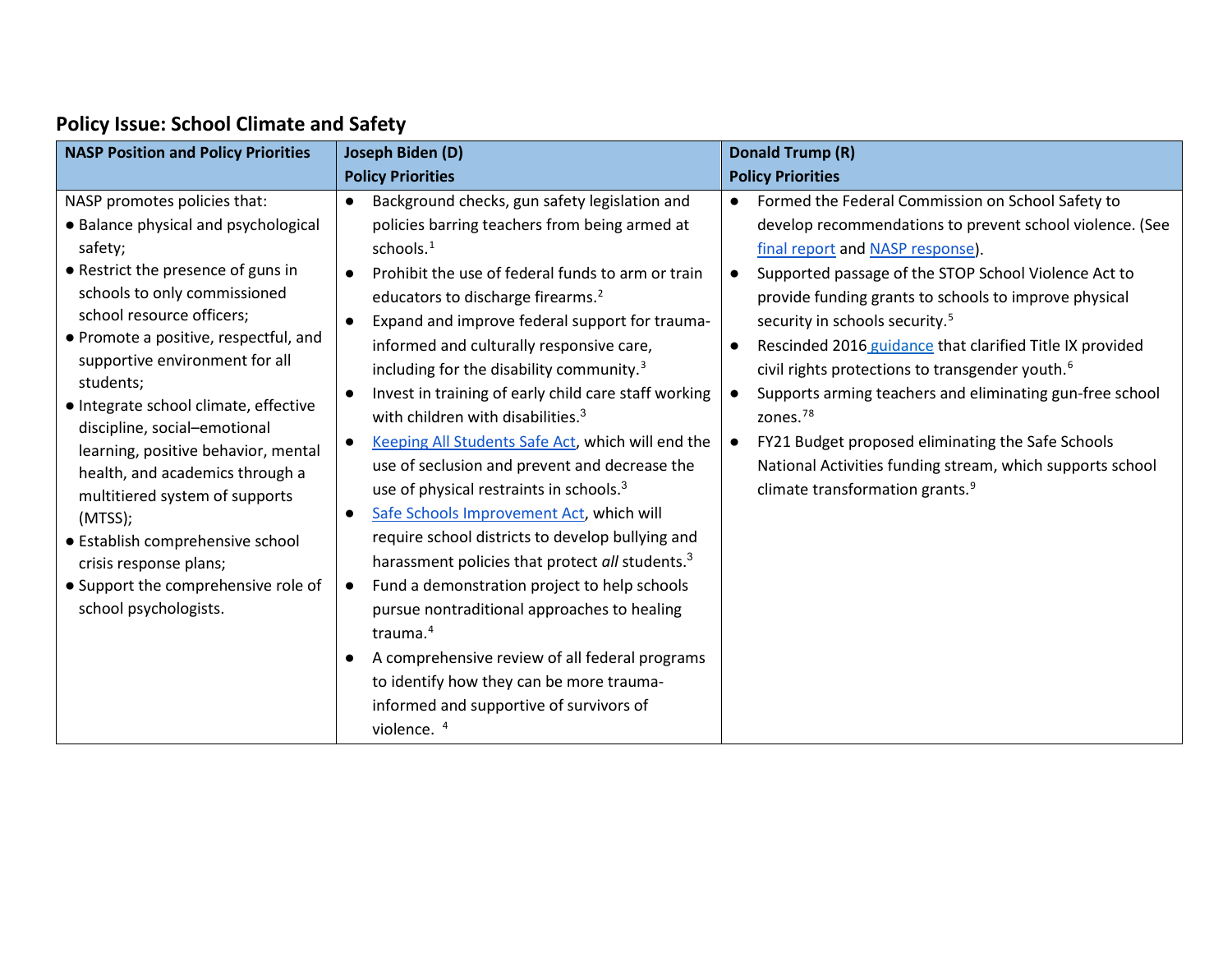| <b>NASP Position and Policy Priorities</b>                                                                                                                                                                                                                                                                                                                                                                                                                                                                                                                                                                                                                                                         | Joseph Biden (D)                                                                                                                                                                                                                                                                                                                                                                                                                                                                                                                                                                                                                                                                                                                                                                                                                                                                                                           | Donald Trump (R)                                                                                                                                                                                                                                                                            |
|----------------------------------------------------------------------------------------------------------------------------------------------------------------------------------------------------------------------------------------------------------------------------------------------------------------------------------------------------------------------------------------------------------------------------------------------------------------------------------------------------------------------------------------------------------------------------------------------------------------------------------------------------------------------------------------------------|----------------------------------------------------------------------------------------------------------------------------------------------------------------------------------------------------------------------------------------------------------------------------------------------------------------------------------------------------------------------------------------------------------------------------------------------------------------------------------------------------------------------------------------------------------------------------------------------------------------------------------------------------------------------------------------------------------------------------------------------------------------------------------------------------------------------------------------------------------------------------------------------------------------------------|---------------------------------------------------------------------------------------------------------------------------------------------------------------------------------------------------------------------------------------------------------------------------------------------|
|                                                                                                                                                                                                                                                                                                                                                                                                                                                                                                                                                                                                                                                                                                    | <b>Policy Priorities</b>                                                                                                                                                                                                                                                                                                                                                                                                                                                                                                                                                                                                                                                                                                                                                                                                                                                                                                   | <b>Policy Priorities</b>                                                                                                                                                                                                                                                                    |
| NASP promotes policies that:<br>· Increase federal, state, local, and<br>private funding to support<br>students' mental and behavioral<br>health;<br>· Promote culturally responsive,<br>comprehensive school-based<br>mental and behavioral health<br>services, including universal<br>screening, prevention, early<br>intervention, and targeted<br>supports;<br>• Support mental health first aid and<br>other professional development for<br>relevant educators and families;<br>• Promote comprehensive suicide<br>prevention programs;<br>• Reduce shortages in school<br>psychology;<br>• Advance the role of school<br>psychologists as school mental and<br>behavioral health providers. | Double the number of psychologists, guidance<br>counselors, nurses, social workers, and other<br>health professionals employed in our schools,<br>and partnering with colleges to expand the<br>pipeline of these professionals. 134<br>Expand the Community Schools model in an<br>effort to increase wraparound supports for an<br>additional 300,000 students and their families. <sup>1</sup><br>Provide funds to ensure there are early<br>childhood development experts in every<br>community health center across the country. <sup>1</sup><br>Double funding for home visiting under the<br>Affordable Care Act, which is correlated with<br>improved child health and reduced child<br>maltreatment. <sup>1</sup><br>Expand the National Health Service Corps and<br>developing high school-community-health<br>center partnerships to inspire rural youth to<br>pursue jobs in mental health care. <sup>10</sup> | Proposed the elimination of the Safe Schools National<br>Activities Program, which would end a grant program<br>specifically targeted at improving the pipeline of school<br>psychologists and other school employed mental health<br>professionals to underserved districts. <sup>11</sup> |

### **Policy Issue: Comprehensive School Mental and Behavioral Health**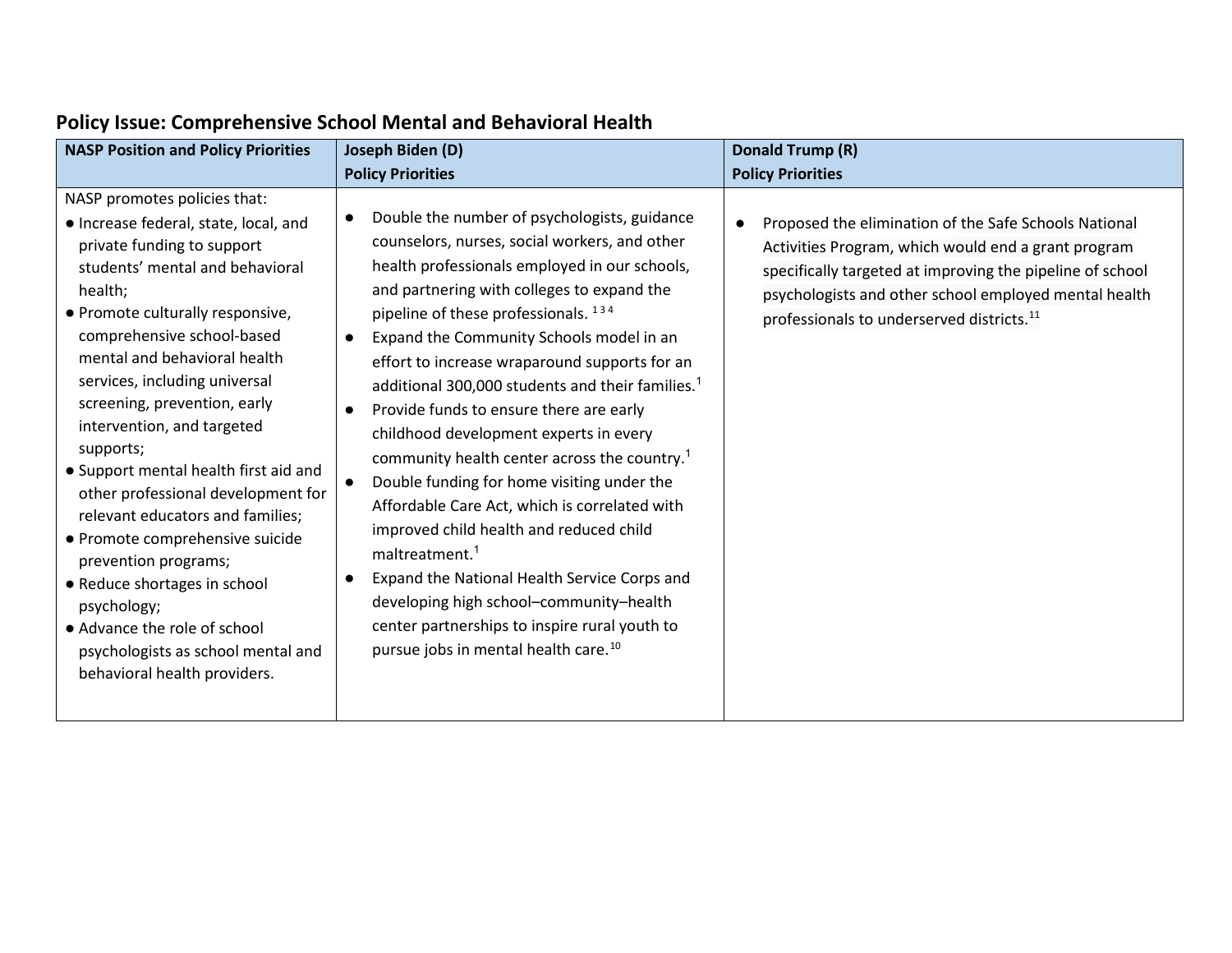|                        | <b>NASP Position and Policy Priorities</b>                                                                                                                                                                                                                                                                                                                                                                                                                                                                                                                                                                                                                                                                                                                                        | Joseph Biden (D)                                                                                                                                                                                                                                                                                                                                                                                                                                                                                                                                                                                                                                                                                                                                                                                                                                                                                                                                                                                              | <b>Donald Trump (R)</b>                                                                                                                                                                                                                                                                                                                                                                                                                                                                                                                                                                                                                                                                                                                                              |
|------------------------|-----------------------------------------------------------------------------------------------------------------------------------------------------------------------------------------------------------------------------------------------------------------------------------------------------------------------------------------------------------------------------------------------------------------------------------------------------------------------------------------------------------------------------------------------------------------------------------------------------------------------------------------------------------------------------------------------------------------------------------------------------------------------------------|---------------------------------------------------------------------------------------------------------------------------------------------------------------------------------------------------------------------------------------------------------------------------------------------------------------------------------------------------------------------------------------------------------------------------------------------------------------------------------------------------------------------------------------------------------------------------------------------------------------------------------------------------------------------------------------------------------------------------------------------------------------------------------------------------------------------------------------------------------------------------------------------------------------------------------------------------------------------------------------------------------------|----------------------------------------------------------------------------------------------------------------------------------------------------------------------------------------------------------------------------------------------------------------------------------------------------------------------------------------------------------------------------------------------------------------------------------------------------------------------------------------------------------------------------------------------------------------------------------------------------------------------------------------------------------------------------------------------------------------------------------------------------------------------|
|                        |                                                                                                                                                                                                                                                                                                                                                                                                                                                                                                                                                                                                                                                                                                                                                                                   | <b>Policy Priorities</b>                                                                                                                                                                                                                                                                                                                                                                                                                                                                                                                                                                                                                                                                                                                                                                                                                                                                                                                                                                                      | <b>Policy Priorities</b>                                                                                                                                                                                                                                                                                                                                                                                                                                                                                                                                                                                                                                                                                                                                             |
| $\bullet$<br>$\bullet$ | NASP promotes policies that:<br>Ensure equity in access to<br>resources and opportunities for all<br>students.<br>Eliminate disparities caused by<br>factors including, but not limited<br>to, low income economic<br>marginalization (LIEM), zip code,<br>disability status, religion, sexual<br>orientation, gender identity,<br>immigration status, race, or<br>ethnicity.<br>Prioritize the recruitment and<br>retention of school staff with<br>minoritized identities, and/or<br>backgrounds (e.g., LGBTQ+, BIPOC),<br>especially in leadership positions.<br>Provide ongoing professional<br>development on culturally<br>responsive and antiracist practices<br>within the school context.<br>Reject efforts that seek to increase<br>zero tolerance policies and the use | Various approaches to recruiting teachers of<br>color <sup>1</sup><br>Provide grants to school districts to create<br>$\bullet$<br>plans and implement strategies to diversify<br>their schools. <sup>1</sup><br>Ensure that students of color are not<br>$\bullet$<br>inappropriately identified as having<br>disabilities. $3$<br>Provide young people with disabilities who are<br>$\bullet$<br>incarcerated with accommodations for their<br>education. $3$<br>Providing students with disabilities early<br>$\bullet$<br>interventions to postsecondary education. <sup>3</sup><br>End the school-to-prison pipeline by focusing<br>$\bullet$<br>on prevention to help schools address the high<br>number of suspensions and expulsions that<br>affect students of color at higher rates than<br>White students. <sup>4</sup><br>Fully implement the special education<br>$\bullet$<br>significant disproportionality regulation. <sup>3</sup><br>Expand funding for after-school programs,<br>$\bullet$ | The Department of Education is expanding an initiative<br>that allows individuals in Federal and State prisons to<br>receive Pell Grants to better prepare themselves for<br>the workforce. <sup>13</sup><br>RESCINDED guidance for states, districts, and schools<br>that addressed the negative impacts of zero-tolerance<br>and exclusionary discipline policies and encouraged<br>nonpunitive alternatives.<br>Directed Federal agencies to halt all training and work<br>related to racial diversity, White privilege, antiracism<br>and critical race theory." <sup>14</sup><br>Opposed the Equality Act, which would prohibit<br>discrimination in education (and other settings) on the<br>basis of sexual orientation and/or gender identity. <sup>15</sup> |
|                        | of exclusionary discipline (e.g.,<br>suspensions and expulsions).<br>Support funding for high-quality,<br>evidence-based, and job-<br>embedded and discipline specific                                                                                                                                                                                                                                                                                                                                                                                                                                                                                                                                                                                                            | community centers, and summer jobs. <sup>12</sup><br>Restore the Obama-Biden Administration<br>$\bullet$<br>guidance to help schools address the high<br>number of suspensions and expulsions that<br>affect students of color at higher rates than<br>White students (disproportionality in<br>discipline). $4$                                                                                                                                                                                                                                                                                                                                                                                                                                                                                                                                                                                                                                                                                              |                                                                                                                                                                                                                                                                                                                                                                                                                                                                                                                                                                                                                                                                                                                                                                      |

### **Policy Issue: Equity in Access, Opportunity, and Discipline**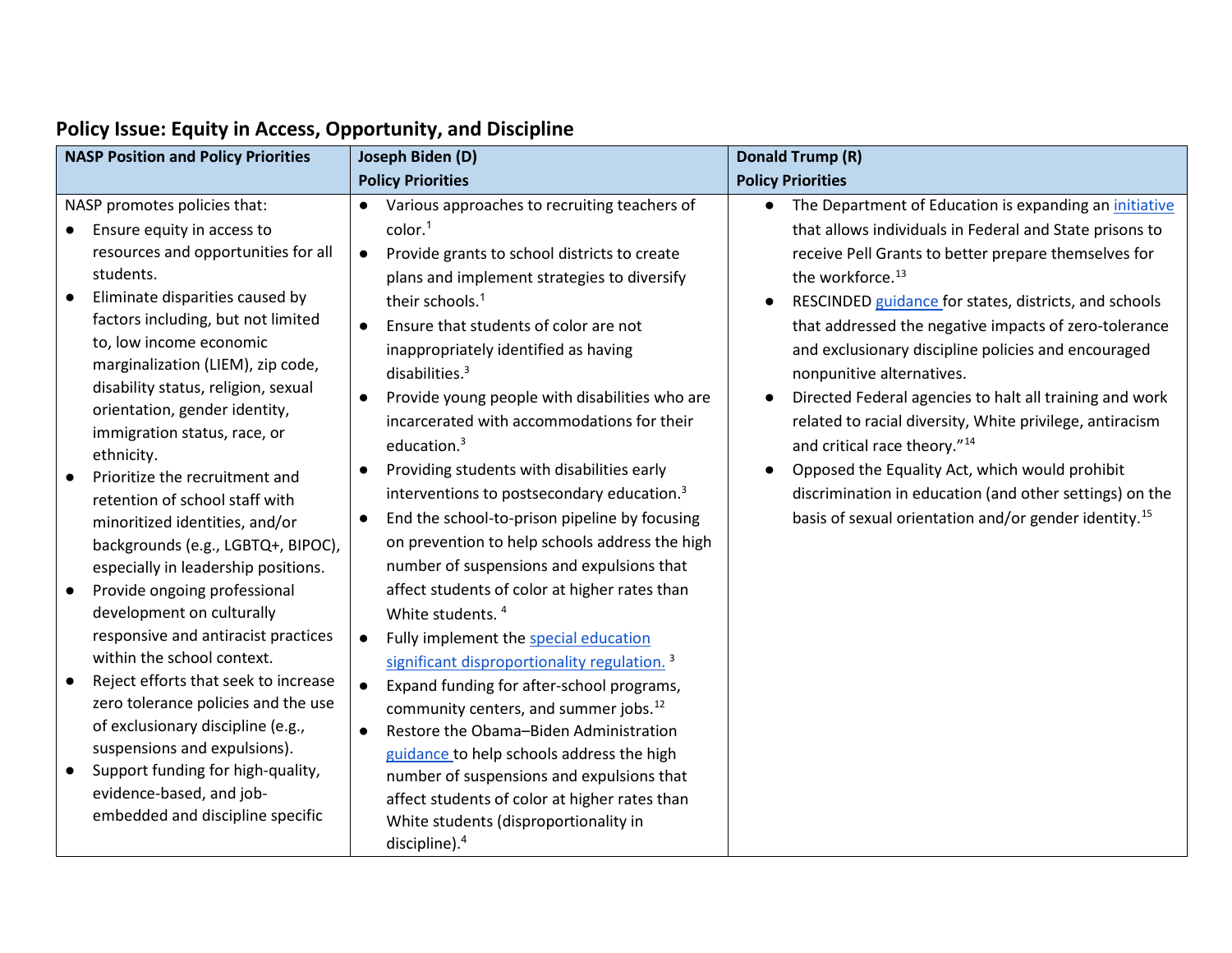|                            | professional development for         | $\bullet$ | Create a new grant program to encourage        |
|----------------------------|--------------------------------------|-----------|------------------------------------------------|
| educators.                 |                                      |           | states to place nonviolent youth in community- |
|                            | Provide professional development     |           | based alternatives to prison. <sup>4</sup>     |
|                            | in areas including, but not limited  | $\bullet$ | Add to juvenile justice grant programs a       |
|                            | to: implicit bias, antibullying,     |           | requirement that states eliminate detention as |
| antiharassment, and        |                                      |           | a punishment for status offenses, and instead  |
|                            | antidiscrimination efforts; positive |           | make sure these young people engage in         |
| discipline strategies; and |                                      |           | community service, workforce programs, or      |
|                            | restorative justice practices.       |           | mentorship and therapy as needed. <sup>4</sup> |
|                            | Support policies that prohibit       |           |                                                |
|                            | school resource officers (SROs) and  |           |                                                |
| other school-based law     |                                      |           |                                                |
|                            | enforcement from having any role     |           |                                                |
| in student discipline.     |                                      |           |                                                |
|                            | Endorse the implementation of        |           |                                                |
|                            | inclusive schools where specific     |           |                                                |
| groups of children are not |                                      |           |                                                |
|                            | disproportionately represented in    |           |                                                |
|                            | restrictive educational settings.    |           |                                                |
|                            |                                      |           |                                                |
|                            |                                      |           |                                                |
|                            |                                      |           |                                                |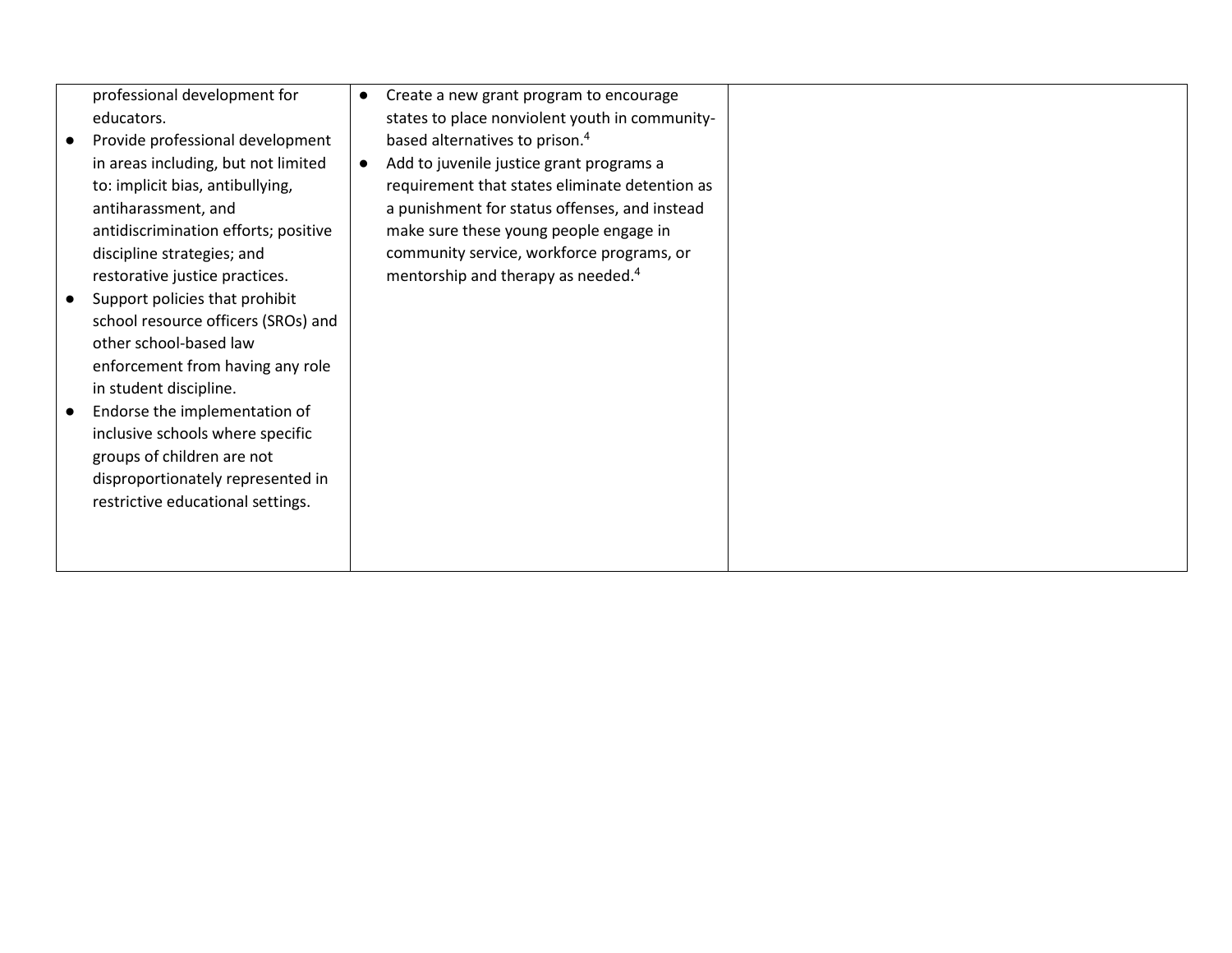| <b>NASP Position and Policy Priorities</b>                          | Joseph Biden (D)                                              | Donald Trump (R)                                                      |
|---------------------------------------------------------------------|---------------------------------------------------------------|-----------------------------------------------------------------------|
|                                                                     | <b>Policy Priorities</b>                                      | <b>Policy Priorities</b>                                              |
| ASP supports policies that increase                                 | Build on 21st Century Cures Act by doubling the<br>$\bullet$  | • The 2020 Trump campaign agenda includes "teaching                   |
| federal, state, local, and private                                  | number of psychologists, guidance counselors,                 | American exceptionalism" and "providing school choice                 |
| funding to:                                                         | nurses, social workers, and other health                      | to every child in America" as his top education                       |
| Ensure a high quality public school                                 | professionals in our schools. <sup>1,2</sup>                  | priorities. <sup>17, 18</sup>                                         |
| for every child and a public                                        | Fully fund and enforce IDEA, and triple Title I<br>$\bullet$  | Expanding private school vouchers through the<br>$\bullet$            |
| education system that serves all                                    | funding. $16$                                                 | Education Freedom Scholarships and Opportunity Act. <sup>18</sup>     |
| students.                                                           | Invest in teacher mentoring, leadership, and<br>$\bullet$     | FY2021 budget included \$5 billion for private school<br>$\circ$      |
| Increase access to comprehensive<br>$\bullet$                       | additional education. <sup>1</sup>                            | vouchers and public school choice options. <sup>19</sup>              |
| school psychological services for all                               | Federal infrastructure legislation funding \$100<br>$\bullet$ | Provided funding flexibilities to states to best meet the             |
| students, regardless of where they                                  | billion specifically for improving and                        | needs of students and educators due to COVID-19 via the               |
| live.                                                               | modernizing public school buildings. <sup>1</sup>             | CARES Act. <sup>20</sup>                                              |
| Prevent bullying, harassment, and<br>discrimination in our nation's | Fund a new competitive program that<br>$\bullet$              | FY2021 budget includes \$14 billion for IDEA programs, a<br>$\bullet$ |
| schools.                                                            | challenges local communities to reinvent high                 | \$100 million increase over FY 2020 enacted levels for                |
| Promote resource equity (financial                                  | school to meet changing work demands. <sup>1</sup>            | IDEA Grants to States. <sup>21</sup> <sup>22</sup>                    |
| and human) for all schools and                                      | Provide grants to school districts to create<br>$\bullet$     | FY 2021 Budget proposes cutting 10% of the Health and                 |
| students.                                                           | plans and implement strategies to diversify                   | Human Services budget. This includes cutting \$900 billion            |
| Reduce shortages in school<br>$\bullet$                             | their schools. <sup>1</sup>                                   | from Medicaid over 10 years and eliminating programs                  |
| psychology and the mental and                                       | Increase funding for community and 4-year                     | such as the Community Services Block Grant and the                    |
| behavioral health workforce.                                        | colleges for inclusive postsecondary programs,                | Social Services Block Grant. <sup>23</sup>                            |
| Ensure all children and youth thrive<br>$\bullet$                   | such $as:3$                                                   | FY 2021 Budget proposal includes \$749 million in                     |
| at home, in school, and throughout                                  | <b>Model Comprehensive Transition and</b><br>$\circ$          | discretionary funding for Historically Black Colleges and             |
| life.                                                               | Postsecondary Program for Students with                       | Universities and programs that serve disadvantaged                    |
| NASP is opposed to any educational                                  | <b>Intellectual Disabilities Coordinating</b>                 | populations. <sup>21</sup>                                            |
| funding system that funnels public                                  | Center.                                                       | FY 2021 budget proposal consolidates 29 elementary and                |
| money to pre-K-12 schools that lack                                 | <b>Transition and Postsecondary Programs for</b><br>$\circ$   | secondary programs, including those focused on school                 |
| public accountability, require the loss                             | <b>Students with Intellectual and</b>                         | climate, safety, and school mental health into a new                  |
| or declination of rights afforded to                                | Developmental Disabilities (TPSIDs).                          | \$19.4 billion block grant to states. <sup>21</sup>                   |

## **Policy Issue: Federal Investment in Education**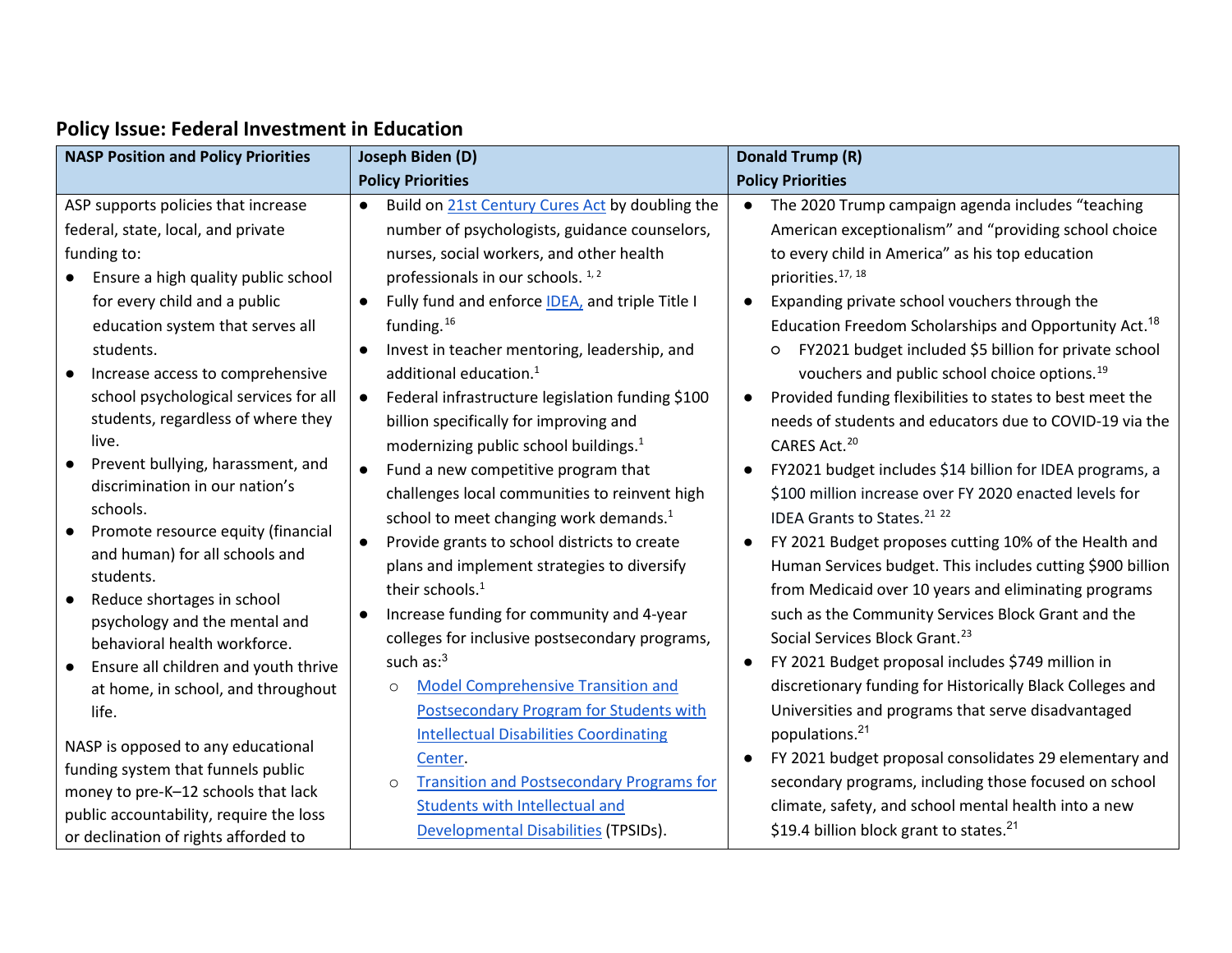| students or families, or enable | Work with Congress to pass the <b>Assistive</b><br>$\bullet$                                                                                                                                                                                                                                                                                                               | FY2021 budget requests \$66.6 billion for the Department |
|---------------------------------|----------------------------------------------------------------------------------------------------------------------------------------------------------------------------------------------------------------------------------------------------------------------------------------------------------------------------------------------------------------------------|----------------------------------------------------------|
| discriminatory practices.       | Technology Act (ATA). <sup>3</sup>                                                                                                                                                                                                                                                                                                                                         | of Education, a \$5.6 billion or 7.8% decrease compared  |
|                                 | Provide emergency funding for public schools<br>$\bullet$<br>and child care providers during COVID-19<br>pandemic: <sup>16</sup><br>Additional \$4 billion for technology<br>$\circ$<br>upgrades.<br>Ensure that schools have the resources to<br>$\circ$<br>double the number of psychologists,<br>counselors, nurses, social workers, and<br>other health professionals. | to the 2020 enacted level. <sup>21</sup>                 |
|                                 |                                                                                                                                                                                                                                                                                                                                                                            |                                                          |

<span id="page-7-0"></span><sup>1</sup> <https://joebiden.com/education/>

<span id="page-7-2"></span><span id="page-7-1"></span><sup>2</sup> <https://joebiden.com/gunsafety/>

<sup>3</sup> <https://joebiden.com/disabilities/>

<span id="page-7-3"></span><sup>4</sup> <https://joebiden.com/justice/>

<span id="page-7-5"></span><span id="page-7-4"></span><sup>5</sup> <https://www.promiseskept.com/recent/><br>6 https://www2.ed.gov/about/offices/list/ocr/letters/colleague-201702-title-ix.docx

<span id="page-7-6"></span><sup>&</sup>lt;sup>7</sup> <https://www.whitehouse.gov/briefings-statements/remarks-president-trump-vice-president-pence-listening-session-students-teachers-parents/>

<span id="page-7-7"></span><sup>8</sup> <https://www2.ed.gov/documents/school-safety/school-safety-report.pdf>

<span id="page-7-8"></span><sup>9</sup> <https://www2.ed.gov/about/overview/budget/budget21/summary/21summary.pdf>

<span id="page-7-10"></span><span id="page-7-9"></span><sup>&</sup>lt;sup>10</sup> https://joebiden.com/rural-plan/<br><sup>11</sup> <https://www2.ed.gov/about/overview/budget/budget21/summary/21summary.pdf>

<span id="page-7-11"></span><sup>12</sup> <https://joebiden.com/blackamerica/>